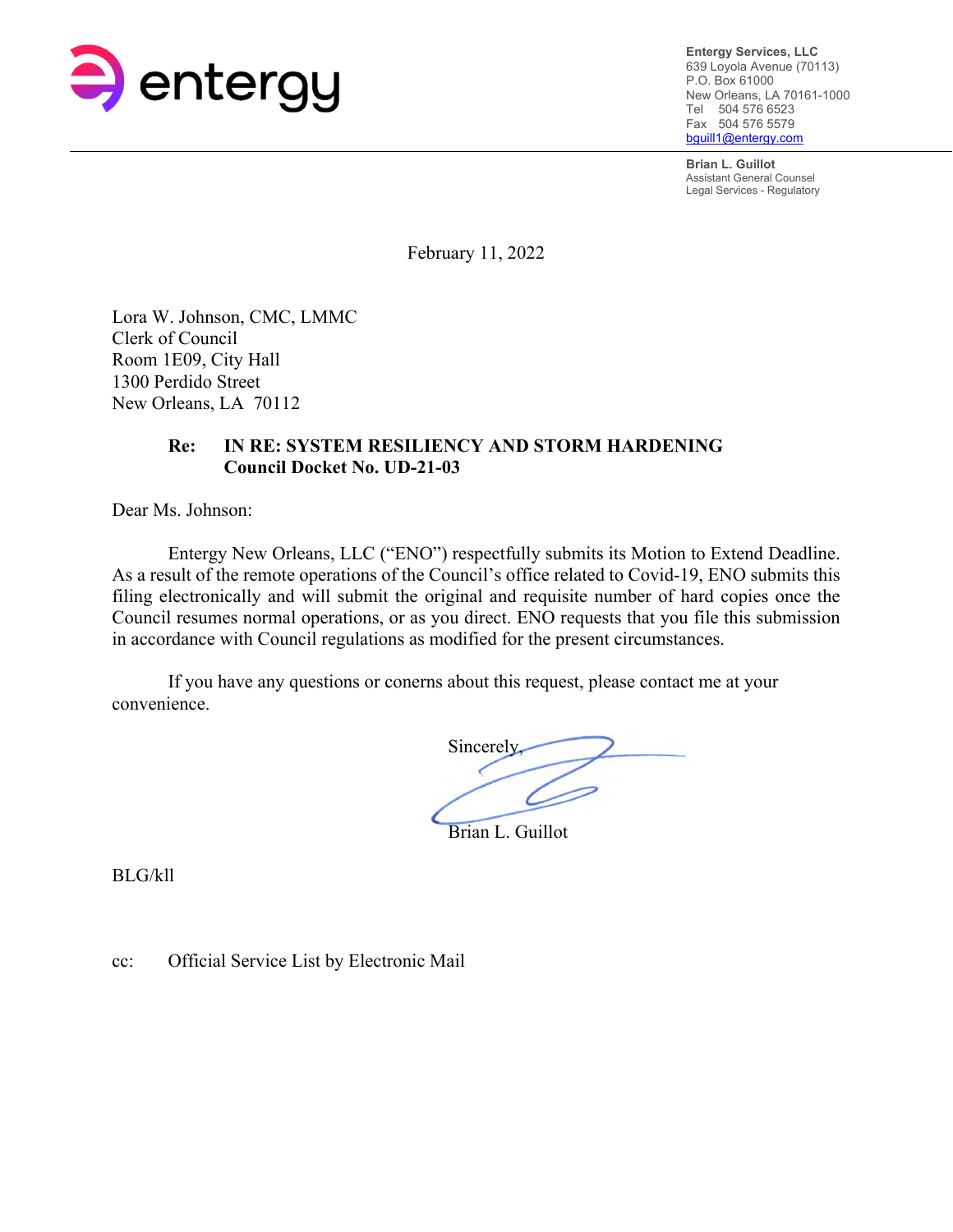## **BEFORE THE**

# **COUNCIL OF THE CITY OF NEW ORLEANS**

#### **IN RE: SYSTEM RESILIENCY AND STORM HARDENING ) ) DOCKET NO. UD-21-03**

## **ENTERGY NEW ORLEANS, LLC'S MOTION TO EXTEND DEADLINE**

Entergy New Orleans, LLC ("ENO" or the "Company") respectfully submits this motion seeking to extend the March 1, 202 deadline contained in Resolution R-21-401. The requested extension would move the current filing deadline of March 1, 2022 to August 31, 2022, for the reasons set forth herein.

The work on developing a comprehensive storm hardening and resilience plan began in early September 2021, and ENO has already undertaken certain hardening projects since that time that will be complete by the 2022 hurricane season and are expected to benefit ENO customers. While the Company has been working to develop a comprehensive analysis that would support the Storm Hardening Plan contemplated in Resolution R-21-401, the analysis to support its plan is complex and resource-intensive. Despite diligent efforts, the Company does not expect to have completed its analysis in time to present it in a filing on the current deadline.

The Company is focused on recommending an appropriate and optimal set of measures, keeping in mind that anything less may result in unnecessary costs to customers—and that such a process deserves careful consideration given the potential rate and storm impact of the plan for years to come. That is why the Company is thinking innovatively and developing new tools that will be used to analyze this issue in a robust manner, considering thousands of storm scenarios and developing solution-sets that drive to desired levels of lower damage probabilities considering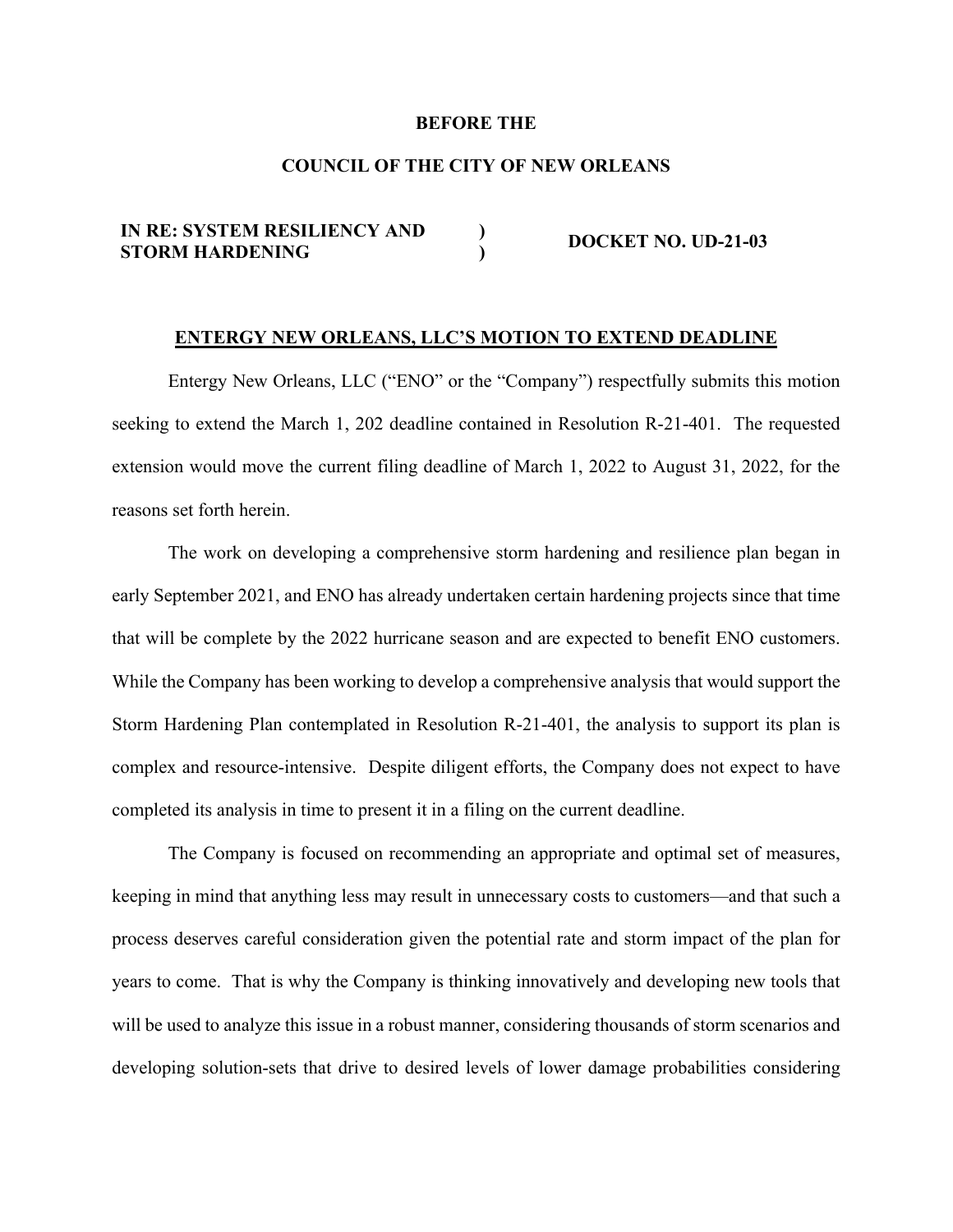costs. Moreover, because ENO is extremely dependent on generation and transmission elements outside of New Orleans, this analysis must be informed by elements external to ENO's system.

This level of analysis and expertise takes time to procure, develop, then produce results. Time is also needed to distill the results and produce expert testimony and an executable plan with alternatives. Moreover, the proposed timeframe is much shorter than storm-hardening/resiliency reports produced in the past. For example, Sandia National Laboratories was engaged by the City of New Orleans to study resiliency in January 2016 and took nearly two years to release its Phase I analysis, in October 2017. While ENO does not expect that its filing will take nearly that long to complete, the requested extension will provide the Company with the time it needs to ensure that the long-term objectives of this docket are addressed for the Council's consideration. Ultimately, the Company strives to make a filing that allows the Council and the parties to understand exactly what is being recommended and what alternatives exist.

The Company respectfully suggests that the public interest would be served by allowing more time for meaningful, workable hardening and resiliency strategies supported by robust analysis. Moreover, granting the requested extension of time would not have a material impact on the timeline for implementation of any Council approved plan, which in any case could not be approved and implemented before the 2022 hurricane season. At the time of this filing, Air Products and the New Orleans Sewerage and Water Board have indicated that they do not oppose the extension.

WHEREFORE, for the reasons set forth herein, ENO respectfully requests that the Council grant this motion and extend the current deadline from March 1, 2022 to August 31, 2022. ENO requests that the motion be considered at the next meeting of the full Council.

2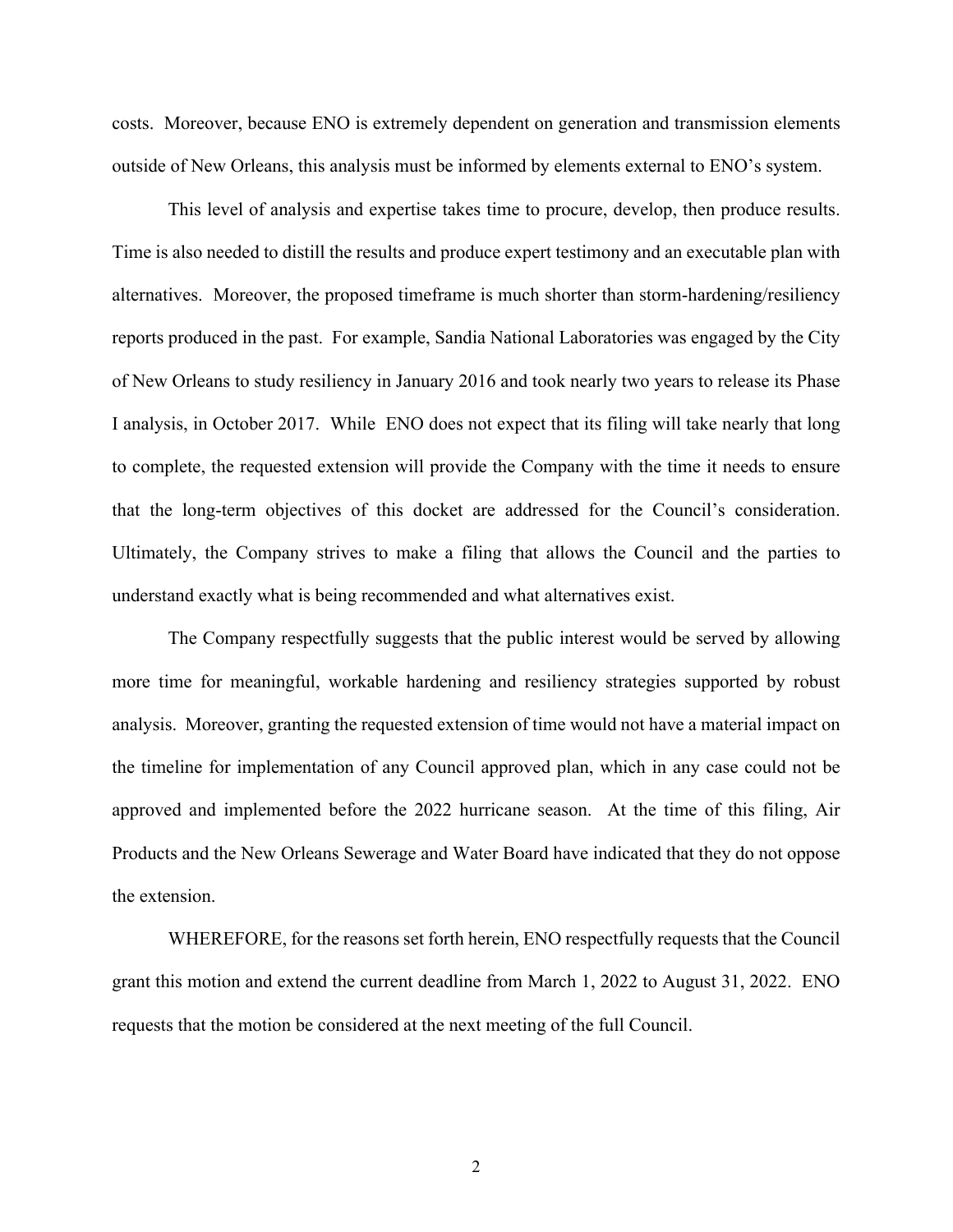Respectfully submitted,

✓

BY:

Brian L. Guillot, La. Bar #31759 Leslie LaCoste, La. Bar #38307 ENTERGY SERVICES, LLC 639 Loyola Avenue Mail Unit L-ENT-26E New Orleans, Louisiana 70113 Telephone: (504) 576-6523 Facsimile: (504) 576-5579 bguill1@entergy.com llacost@entergy.com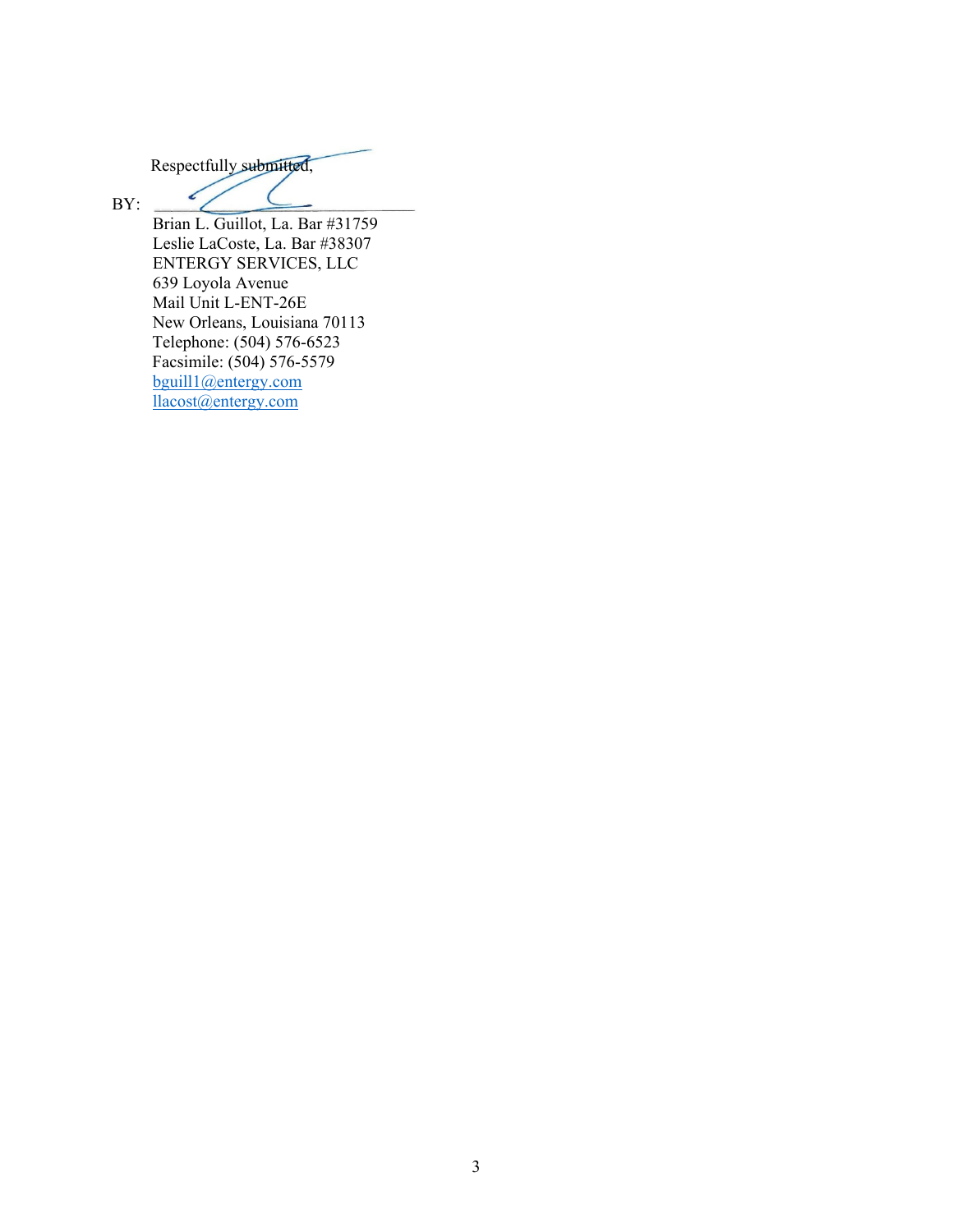### **CERTIFICATE OF SERVICE**

I hereby certify that I have this  $11<sup>th</sup>$  day of February, 2022, served the required number of copies of the foregoing pleading upon all other known parties of this proceeding individually and/or through their attorney of record or other duly designated individual, by:  $\boxtimes$  electronic mail,  $\Box$  facsimile,  $\Box$  hand delivery, and/or by depositing same with  $\Box$  overnight mail carrier, or  $\Box$  the United States Postal Service, postage prepaid.

Lora W. Johnson, CMC, LMMC Clerk of Council Council of the City of New Orleans City Hall, Room 1E09 1300 Perdido Street New Orleans, LA 70112

Andrew Tuozzolo CM Moreno Chief of Staff 1300 Perdido Street, Rm 2W40 New Orleans, LA 70112

Donesia D. Turner City Attorney Office City Hall, Room 5th Floor 1300 Perdido Street New Orleans, LA 70112

Jonathan M. Rhodes Director of Utilities, Mayor's Office City Hall-Room 2E04 1300 Perdido Street New Orleans, LA 70012

Clinton A. Vince, Esq. Presley R. Reed, Jr., Esq. Emma F. Hand, Esq. Adriana Velez-Leon Dee McGill Dentons US LLP 1900 K Street NW Washington, DC 20006

Erin Spears, Chief of Staff Bobbie Mason Christopher Roberts Council Utilities Regulatory Office City of New Orleans City Hall, Room 6E07 1300 Perdido Street New Orleans, LA 70112

Paul Harang Interim Council Chief of Staff New Orleans City Council City Hall, Room 1E06 1300 Perdido Street New Orleans, LA 70112

Norman White Department of Finance City Hall – Room 3E06 1300 Perdido Street New Orleans, LA 70112

Hon. Jeffrey S. Gulin 3203 Bridle Ridge Lane Lutherville, MD 21093

Basile J. Uddo J.A. "Jay" Beatmann, Jr. c/o Dentons US LLP 650 Poydras Street, Suite 2850 New Orleans, LA 70130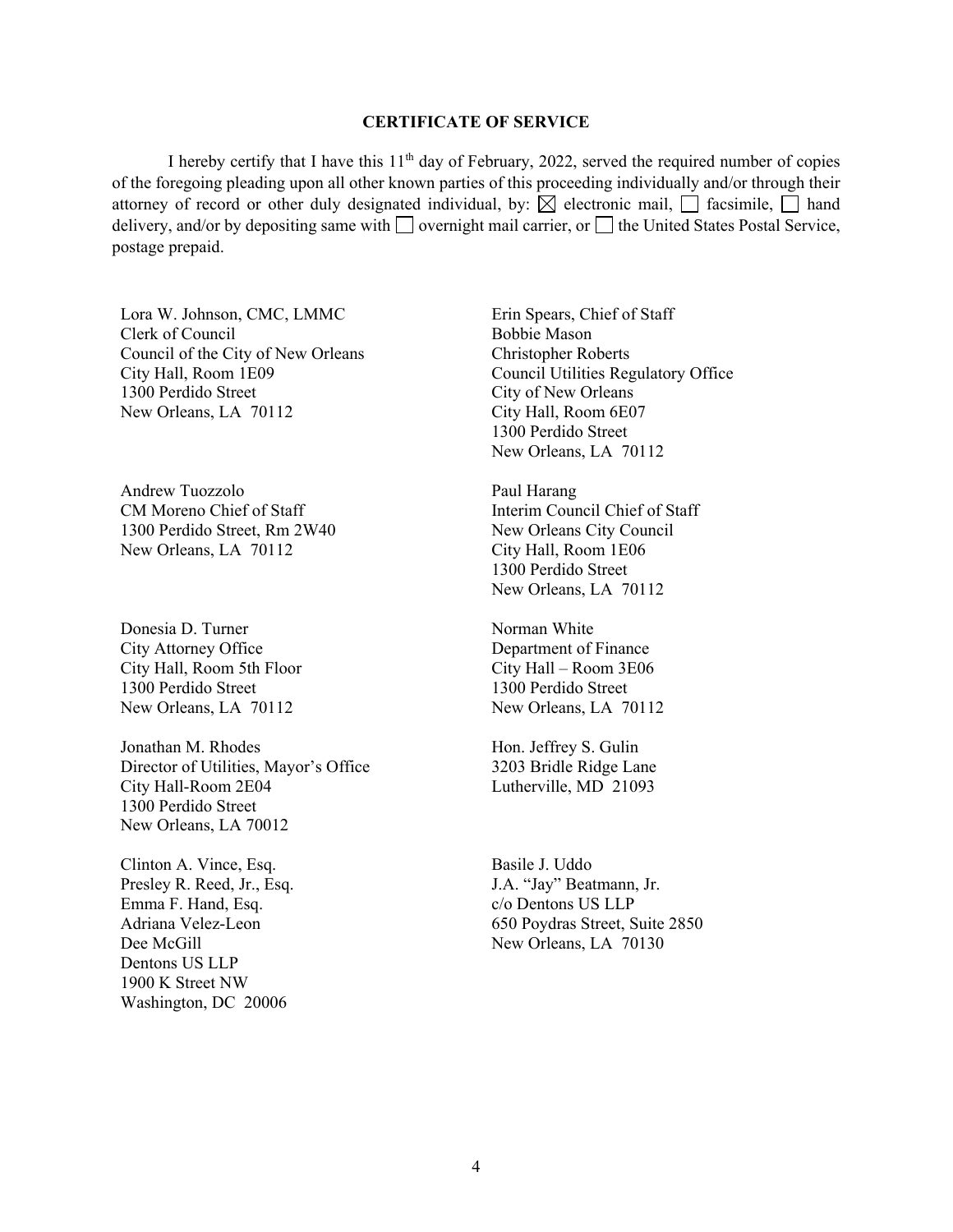Joseph W. Rogers Victor M. Prep Byron S. Watson Legend Consulting Group 6041 South Syracuse Way, Suite 105 Greenwood Village, CO 80111

Barbara Casey, Dir. Regulatory Operations Polly Rosemond Kevin T. Boleware Brittany Dennis Keith Wood Derek Mills Ross Thevenot Entergy New Orleans, LLC 1600 Perdido Street Mail Unit L-MAG-505B New Orleans, LA 70112

Joe Romano, III Tim Rapier Entergy Services, LLC Mail Unit L-ENT-4C 639 Loyola Avenue New Orleans, LA 70113

Katherine W. King Randy Young Kean Miller LLP 400 Convention Street, Suite 700 Post Office Box 3513 Baton Rouge, LA 70821-3513

Maurice Brubaker Brubaker & Associates, Inc. 16690 Swingley Ridge Road, Suite 140 Chesterfield, MO 63017

Yolanda Y. Grinstead, Esq. Edward M. Morris, Esq. Sewerage and Water Board New Orleans – Legal Dept. 625 St. Joseph Street, Room 201 New Orleans, Louisiana 70165

Courtney R. Nicholson Vice-President, Regulatory Affairs Entergy New Orleans, LLC Mail Unit L-MAG-505B 1600 Perdido Street New Orleans, LA 70112

Brian L. Guillot Leslie M. LaCoste Entergy Services, LLC Mail Unit L-ENT-26E 639 Loyola Avenue New Orleans, LA 70113

Vincent Avocato Entergy Services, LLC 10055 Grogan's Mill Road Parkwood II Bldg. Mail Unit T-PKWD-2A Suite 500, The Woodlands, TX 77380

Carrie R. Tournillon Kean Miller LLP 900 Poydras Street, Suite 3600 New Orleans, LA 70112

Jesse George Logan Atkinson Burke Sophie Zaken Alliance for Affordable Energy 4505 S. Claiborne Avenue New Orleans, La 70125

Pastor Gregory Manning President, Board of Directors of GNOICC 2021 S. Dupre Street New Orleans, Louisiana 70125